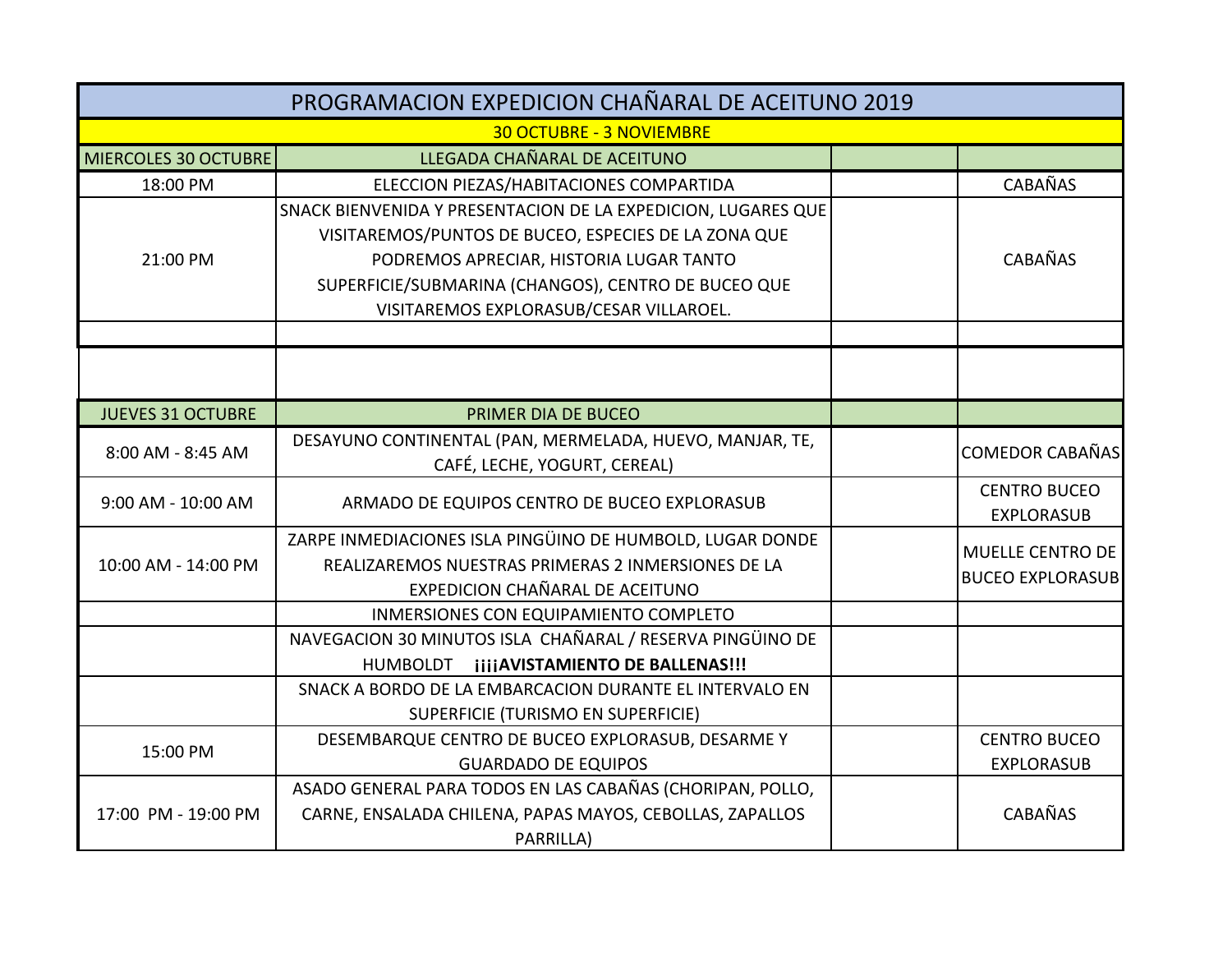| 22:00PM                   | HORA DE IR A LA CAMA PARA TODOS (***RECOMENDABLE***)                                                                                                  | <b>DORMITORIOS</b><br><b>CABAÑAS</b>        |
|---------------------------|-------------------------------------------------------------------------------------------------------------------------------------------------------|---------------------------------------------|
|                           |                                                                                                                                                       |                                             |
| <b>VIERNES 01 OCTUBRE</b> | <b>SEGUNDO DIA DE BUCEO</b>                                                                                                                           |                                             |
| 8:00 AM - 8:45 AM         | DESAYUNO CONTINENTAL (PAN, MERMELADA, HUEVO, MANJAR, TE,<br>CAFÉ, LECHE, YOGURT, CEREAL)                                                              | <b>COMEDOR CABAÑAS</b>                      |
| 9:00 AM - 10:00 AM        | ARMADO DE EQUIPOS CENTRO DE BUCEO EXPLORASUB                                                                                                          | <b>CENTRO BUCEO</b><br><b>EXPLORASUB</b>    |
| 10:00 AM - 14:00 PM       | ZARPE INMEDIACIONES ISLA PINGÜINO DE HUMBOLD, LUGAR DONDE<br>REALIZAREMOS NUESTRA 3a y 4a INMERSIONES DE LA EXPEDICION<br><b>CHAÑARAL DE ACEITUNO</b> | MUELLE CENTRO DE<br><b>BUCEO EXPLORASUB</b> |
|                           | INMERSIONES CON EQUIPAMIENTO COMPLETO                                                                                                                 |                                             |
|                           | NAVEGACION 30 MINUTOS ISLA CHAÑARAL / RESERVA PINGÜINO DE                                                                                             |                                             |
|                           | HUMBOLDT jijjAVISTAMIENTO DE BALLENAS!!!                                                                                                              |                                             |
|                           | SNACK A BORDO DE LA EMBARCACION DURANTE EL INTERVALO EN<br>SUPERFICIE (TURISMO EN SUPERFICIE)                                                         |                                             |
| 15:00 PM                  | DESEMBARQUE CENTRO DE BUCEO EXPLORASUB, DESARME Y<br><b>GUARDADO DE EQUIPOS</b>                                                                       | <b>CENTRO BUCEO</b><br><b>EXPLORASUB</b>    |
| 17:00 PM - 19:00 PM       | ASADO GENERAL PARA TODOS EN LAS CABAÑAS (CHORIPAN, POLLO,<br>CARNE, ENSALADA CHILENA, PAPAS MAYOS, CEBOLLAS, ZAPALLOS<br>PARRILLA)                    | <b>CABAÑAS</b>                              |
| 22:00PM                   | HORA DE IR A LA CAMA PARA TODOS (***RECOMENDABLE***)                                                                                                  | <b>DORMITORIOS</b><br><b>CABAÑAS</b>        |
|                           |                                                                                                                                                       |                                             |
| <b>SABADO 02 OCTUBRE</b>  | <b>TERCER DIA DE BUCEO</b>                                                                                                                            | <b>LUGAR</b>                                |
| 8:00 AM - 8:45 AM         | DESAYUNO CONTINENTAL (PAN, MERMELADA, HUEVO, MANJAR, TE,<br>CAFÉ, LECHE, YOGURT, CEREAL)                                                              | <b>COMEDOR CABAÑAS</b>                      |